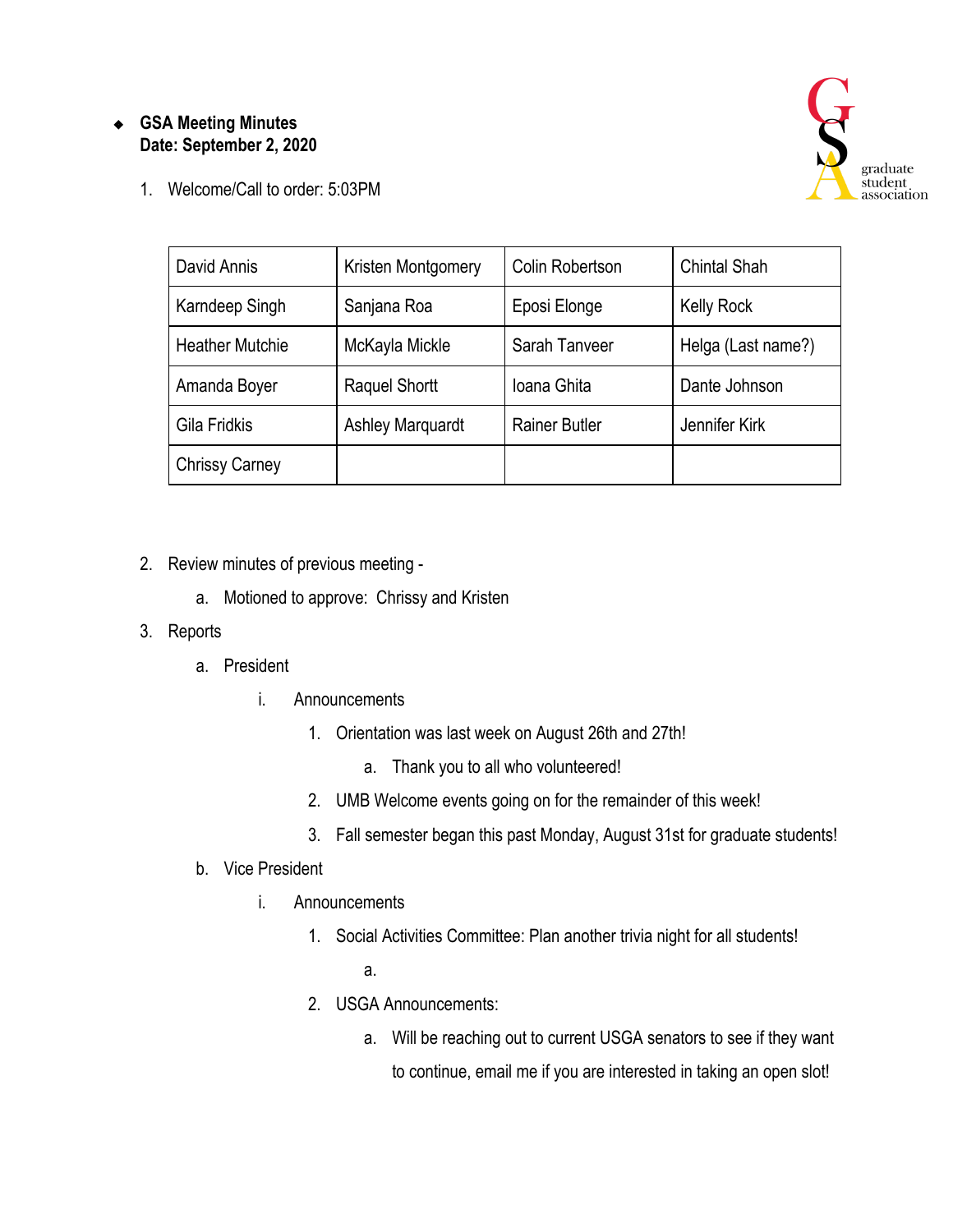- c. Treasurer
- 1. Pending Balance: \$11,012.67
	- a. 14,433.35 is the amount in checking pending distribution of checks
- 2. COVID WFH Support Award **VOTE: YES**
	- a. Award amount per recipient? Upto \$200?
	- b. Input from reps to describe what items should be included or excluded from the award (software you would normally have access to in your lab, webcam, wifi boosters,wifi hotspots etc)
	- c. Karndeep mentioned that students most commonly are buying monitors for WFH
- 3. Finance Committee:
	- 1. Checks still to be distributed from 4th Q travel awards
	- 2. Orientation checks are still being distributed
	- 3. Will send out email about new travel award dates soon

## d. Secretary

- i. Announcements:
	- 1. Updating Rep list for 2020/2021
	- 2. Potential move to Google Group/Microsoft Teams for communication/resource
		- a. Any other ideas for more efficient communication esp. during COVID?
- e. Grad Council rep
	- i. Announcements:
		- 1. Congratulations to our Research Award Winner, Hanover Matz!
	- ii. U of M grad council:
		- 1. No updates, no meetings over summer
- f. PR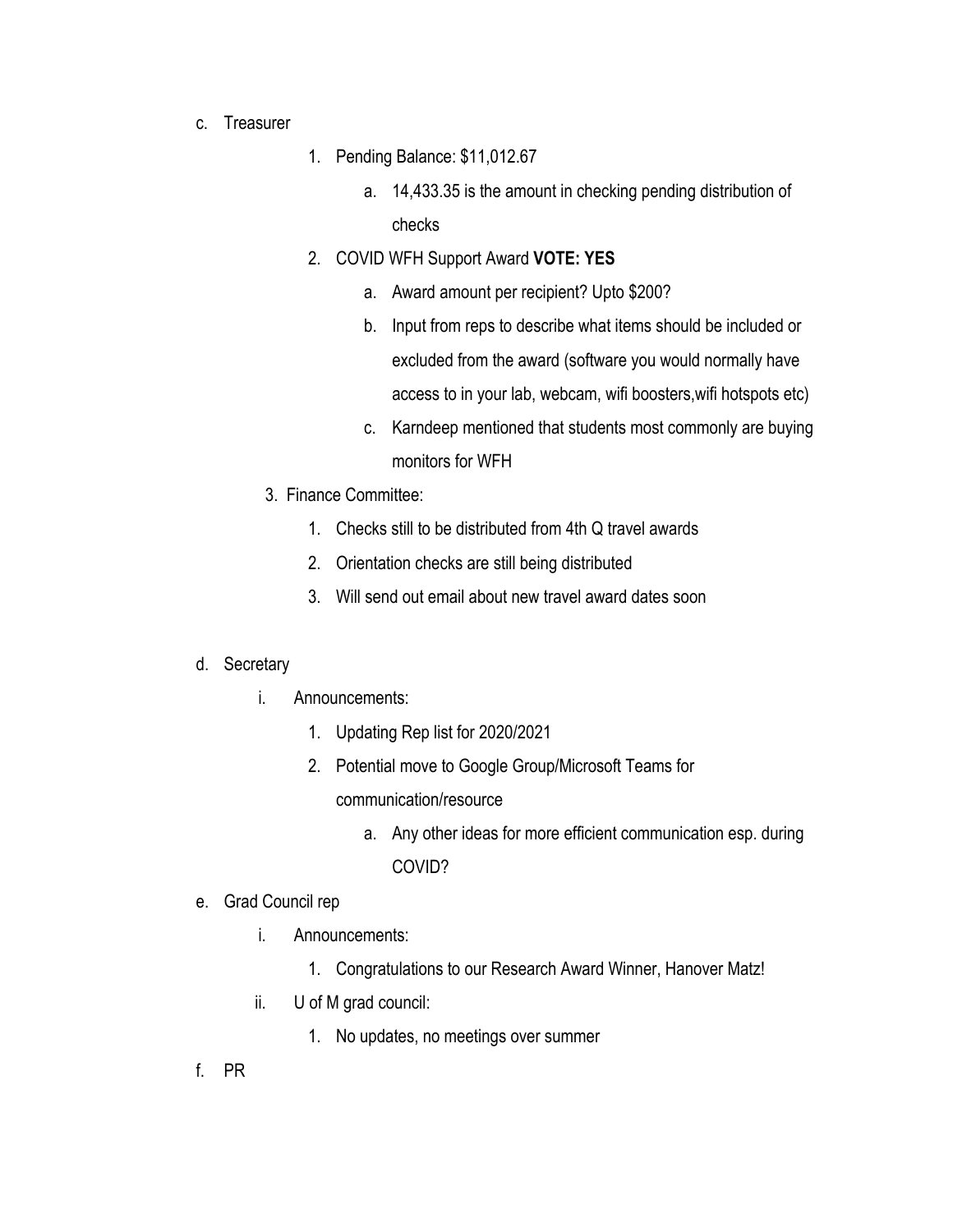- i. Announcements:
	- 1. Moving Grad Gazette release to the first Monday of the month! First Gazette of the year will be Monday, Sept. 7
- ii. Communications Committee
	- 1. No updates
- iii. Volunteer Committee:
	- 1. Garden Volunteer Day Saturday, Sept. 12 from 12-2 PM. They'll be composting, weeding & harvesting community gardens in Hampden
- g. Meyerhoff: Currently, the Meyerhoff Fellows program is a joint program between UMB and UMBC. It has been officially announced that the program will split into two separate programs - one at UMBC and one at UMB. This will likely take effect into 2022 or 2023 as 2021 will be used to determine the best way to split the program into two programs.
- h. NOVA: No updates.

## **i. Program Rep Updates/Questions/Concerns:**

- i. Access to library and insurance over the summer
- 4. Old Business:
	- a. Meet & Confer updates
		- i. Have appointed a graduate student (go Lauren McCarthy!) to represent the Graduate School voice on the Chief Diversity, Equity, and Inclusion Officer selection committee
		- ii. Connected with the Parking & Transportation director to convey student suggested alternatives for the shuttle
		- iii. Working on a special edition of the Grad Gazette
		- iv. Proposed agenda items for September meeting:
			- 1. Anti-racist and implicit bias training for UMB campus (active vs. online training)
		- v. Suggested agenda items to include for our next meeting?
	- b. COVID-19
		- i. Held a Research Advisory Task Force town hall with Drs. Locascio and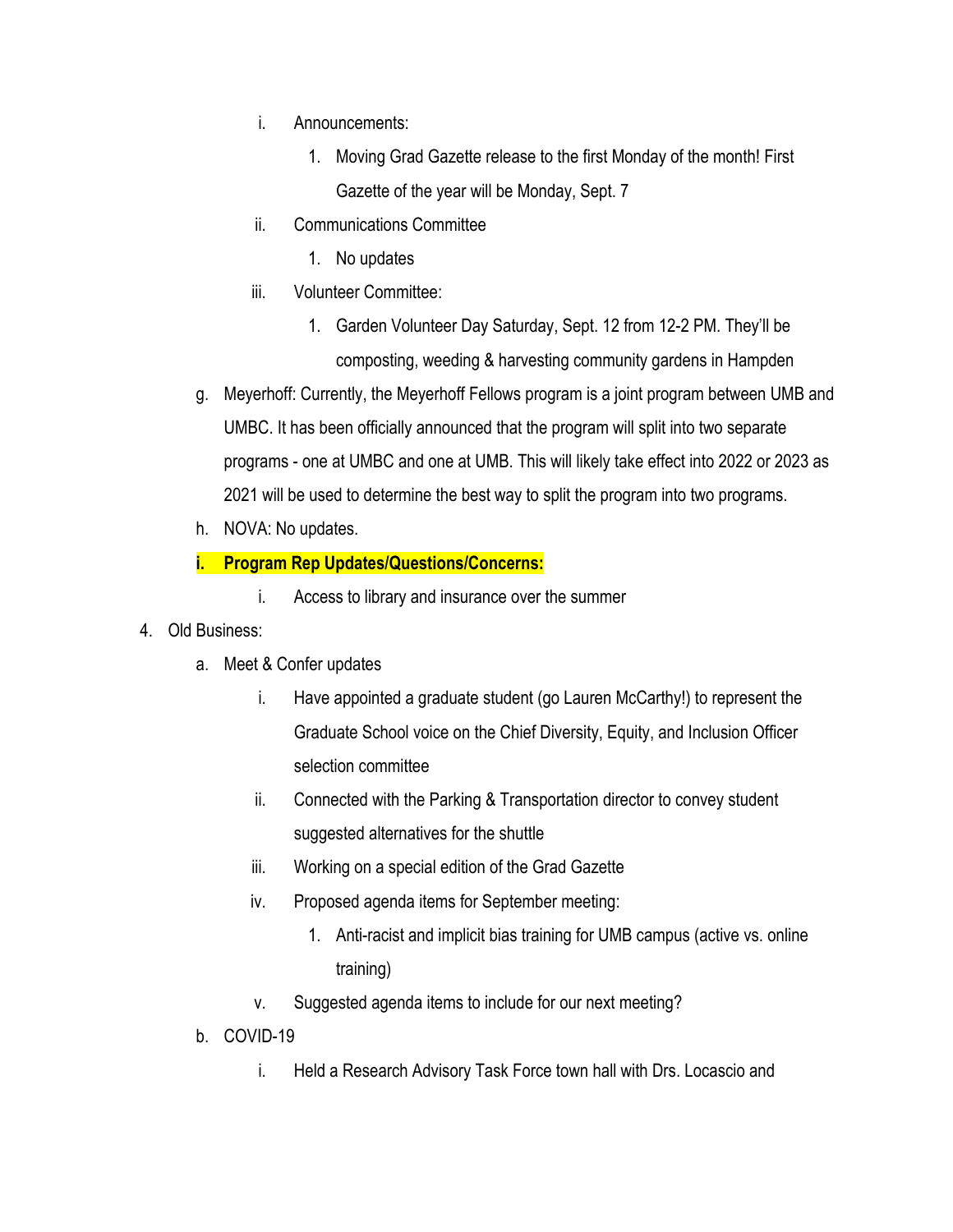McCarthy on August 14th

- ii. UMB has released guidelines in August for testing, SAFE on Campus symptom/travel reporting, etc.
- iii. All students already on campus or planning to come to campus must submit a COVID-19 negative test on Castle Branch ASAP
- 5. New Business:
	- a. Chief Diversity, Equity, and Inclusion Officer selection committee wants to meet with students from all 7 schools in a one-hour meeting before September 17th to receive student feedback in the process
		- i. Emily will be attending but are any other reps interested in attending?
	- b. Student gifts for incoming students
		- i. UMB Graduate School shirt & mask [check them out!](https://docs.google.com/document/d/1pZKhb9REeaHqkGRANag5L5vNmnIYByuXwjrFwJn_ABc/edit?usp=sharing)
		- ii. Interest from reps in these items?
	- c. COVID-19
		- i. Still in Phase 2
		- ii. SMC is now open with spaces to eat and study but library and gym have not reopened at this time (Plan to open library on Sept 14th and no plan for gym at this time)
		- iii. Specific concerns to address with Graduate School?
	- d. Shuttle Alternatives
		- i. Email was sent out by Parking & Transportation on August 19th outlining the current alternatives (summary of those points below)
			- 1. **Parking on Campus**: If you are new to UMB's Parking Program, be sure to register with your OneCard by September 11th. Additional daily student parking garage options: Lexington Garage, Baltimore Grand Garage, & Penn Street Garage. Students can still pay to park monthly in the Lexington Market Garage.
			- 2. **Lyft Program**: Still being researched but currently making progress on this option! Updates to come.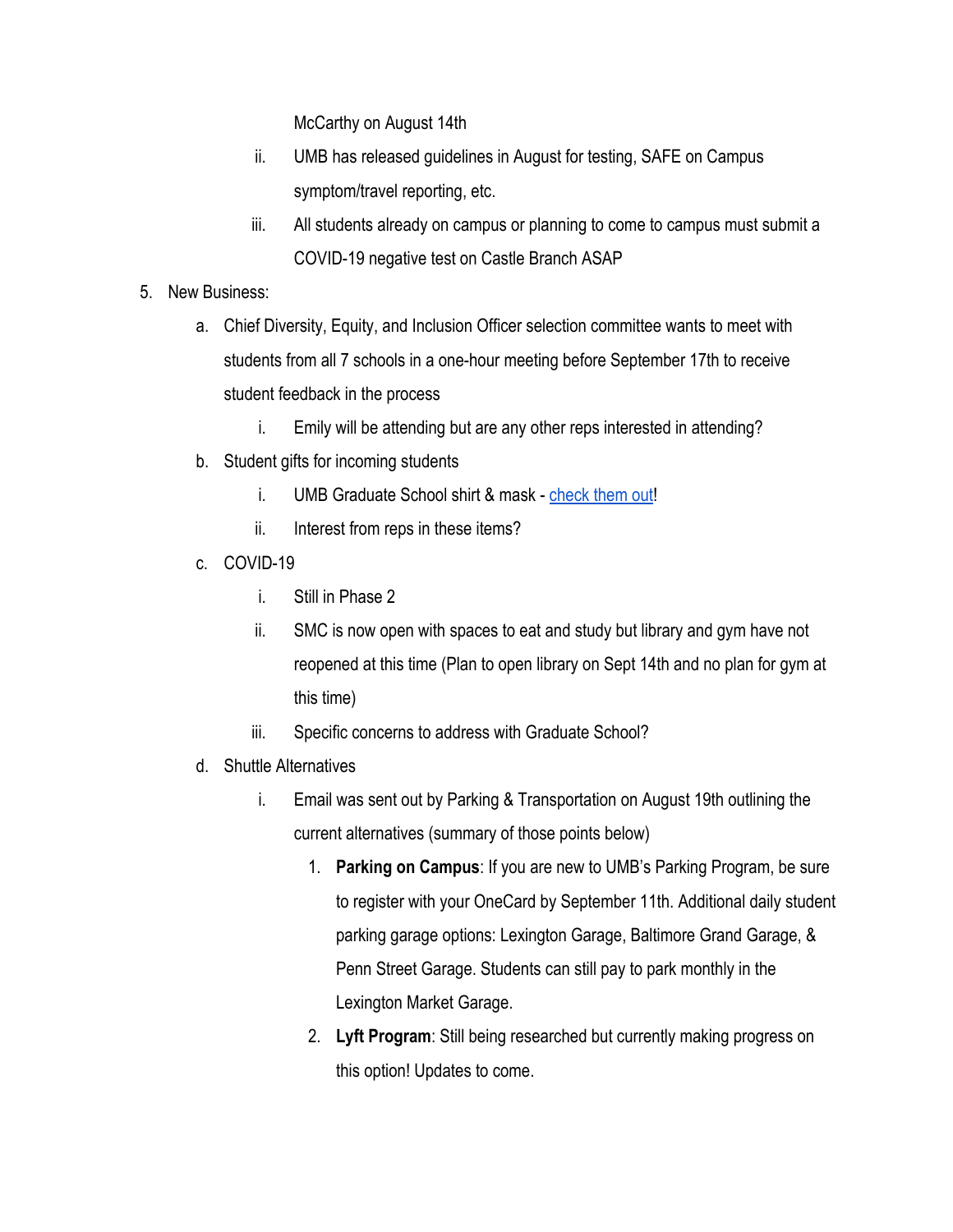- 3. **University of Maryland Medical Center (UMMC) Shuttle**: Students can use this shuttle to get to and from the downtown and midtown campuses by showing their UMB OneCard (free).
- 4. **Bike Storage**: UMB has a safe & secure place to store your bikes in a bike cage in Pratt Street Garage for \$25/year.
- 5. **SafeWalk & SafeRides**: SafeWalks are currently offered to students within the campus boundaries. Discussions are going on currently to create a safe alternative to SafeRides.
- 6. **UMB Alerts**: Students can sign up for UMB Alerts and real-time Parking & Transportation alerts.
- e. Student Stipend Subcommittee
	- i. Issue: Large disparity in stipends within Graduate School and compared to other universities
		- 1. Data we have so far for **PHSR** specifically and for [greater university](https://docs.google.com/document/d/1kb6M6DWjXHMBI2z_1LyyqqUiLKwdVyycH8-y4RrCaK4/edit?usp=sharing)
	- ii. GOAL: Present to Graduate School (Erin) and to UMB admin (Drs. Jarrell & Ward) to advocate for stipend increases
	- iii. Action: collect data on other university graduate school stipends and cost-of-living, etc.
		- 1. Headed by: Hadley Bryan
		- 2. Need reps to sit on this committee **sign up [here](https://docs.google.com/spreadsheets/d/1xr3QjsIzToEIMlLTKzh61J_ApBAT5ZAzqzrTozF3aZk/edit?usp=sharing)!**
- f. Diversity & Inclusion Subcommittee
	- i. Subcommittee/partnership with PDAC and USGA for student concerns
		- 1. Concern that students don't have a clear resource for reporting problems. While the subcommittee would focus on Diversity, Equity, and Inclusion at UMB, it could ultimately become a forum for graduate students to feel comfortable asking questions and seeking resources that may not have one clear place to go.
	- ii. Action: compile resources and connections AND advocate for anti-racist action items that affect UMB Graduate Students